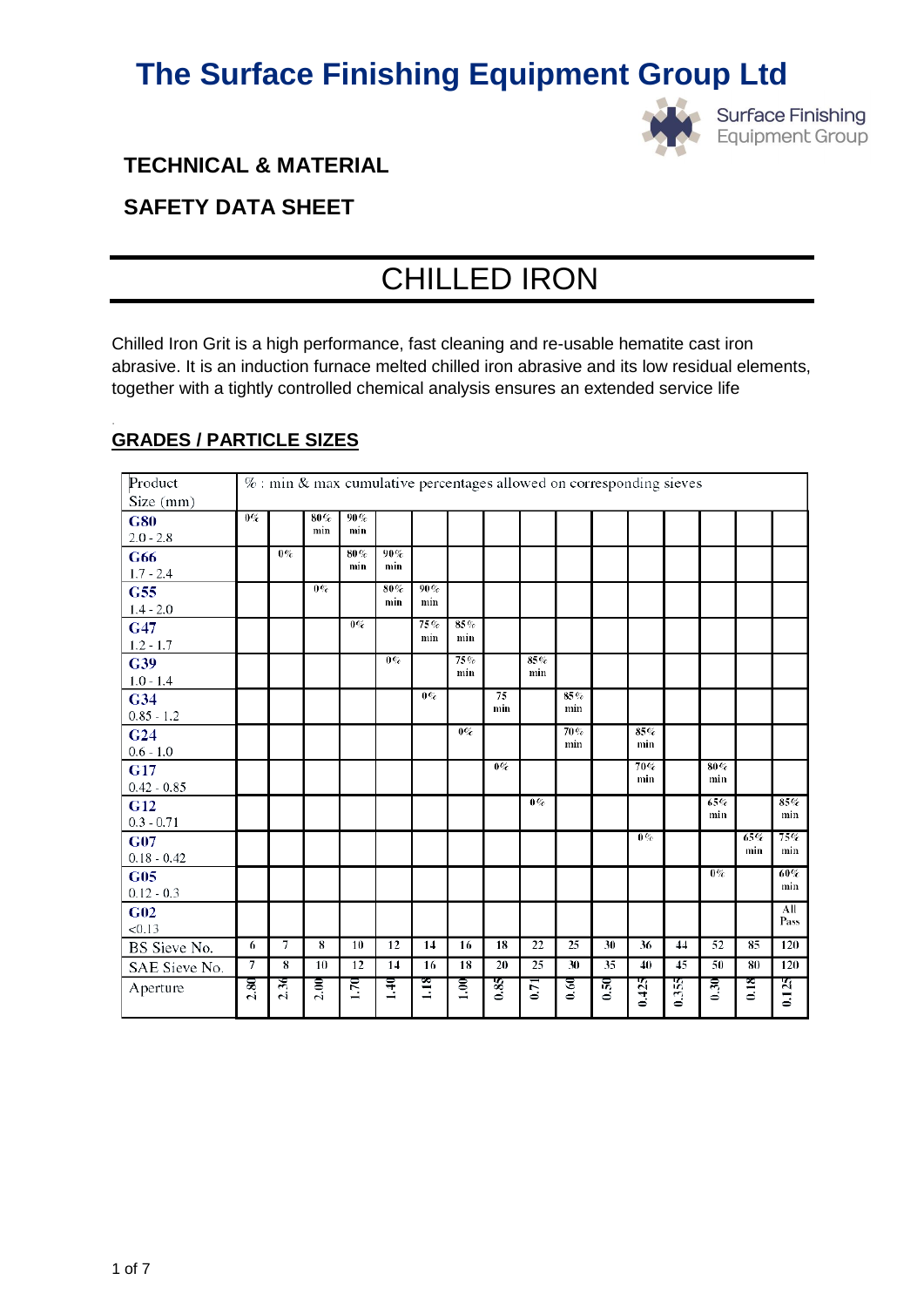

# **COMPOSITION INFORMATION**

Typical chemical analysis, of a random sample. Major element being Iron (Fe).

| CHEMICAL FORMULA | <b>TYPICAL CONTENT</b> |
|------------------|------------------------|
| C                | $2.50 - 3.00\%$        |
| Si               | $1.40 - 1.80\%$        |
| S                | $0.15 - 0.20\%$        |
| Ph               | $0.50 - 1.00\%$        |
| Mn               | $0.30 - 0.50\%$        |
|                  |                        |

# **CHEMICAL & PHYSICAL PROPERTIES**

| <b>Boiling Point</b>                  | 3000 °C                                                                                                     |  |  |  |
|---------------------------------------|-------------------------------------------------------------------------------------------------------------|--|--|--|
| <b>Melting Point</b>                  | 1350 °C                                                                                                     |  |  |  |
| <b>Bulk Density</b>                   | 4 Tonne/ Cubic Metre / 250lb/Cubic Foot                                                                     |  |  |  |
|                                       |                                                                                                             |  |  |  |
| Vapour Pressure at room               | Negligible                                                                                                  |  |  |  |
| temperature                           |                                                                                                             |  |  |  |
| Vapour Pressure at working            | Negligible                                                                                                  |  |  |  |
| temperature                           |                                                                                                             |  |  |  |
| Vapour Density                        | Greater than air                                                                                            |  |  |  |
| Solubility or dispersiveness in water | Negligible: will corrode in the presence of some salts                                                      |  |  |  |
| <b>Adhesion Qualities</b>             | Magnetic at N.T.P.                                                                                          |  |  |  |
| Non-Inflammable                       | As supplied*                                                                                                |  |  |  |
| Non-Explosive                         | As supplied*                                                                                                |  |  |  |
|                                       | * Spontaneous combustion may occur if stored in bulk containers in an unstable temperature and humidity     |  |  |  |
| environment                           |                                                                                                             |  |  |  |
| Shape:                                | Angular                                                                                                     |  |  |  |
| Typical average hardness              | >57HRC or >650 HV                                                                                           |  |  |  |
| <b>Mean Hardness deviation</b>        | $±$ 3HRC or $±40$ HV                                                                                        |  |  |  |
| Microstructure                        | Highly refined chilled iron                                                                                 |  |  |  |
|                                       |                                                                                                             |  |  |  |
| Minimum density measured by           | >7.0g/cm <sub>3</sub>                                                                                       |  |  |  |
| alcohol displacement                  |                                                                                                             |  |  |  |
| Handling                              |                                                                                                             |  |  |  |
| Transport                             | Ensure secure packaging                                                                                     |  |  |  |
| Storage                               | Keep dry in a stable environment                                                                            |  |  |  |
| Usage                                 | <b>Avoid Spillage</b>                                                                                       |  |  |  |
| Disposal                              | The company is unaware of any restrictions concerning the<br>disposal of abrasive waste in the form of grit |  |  |  |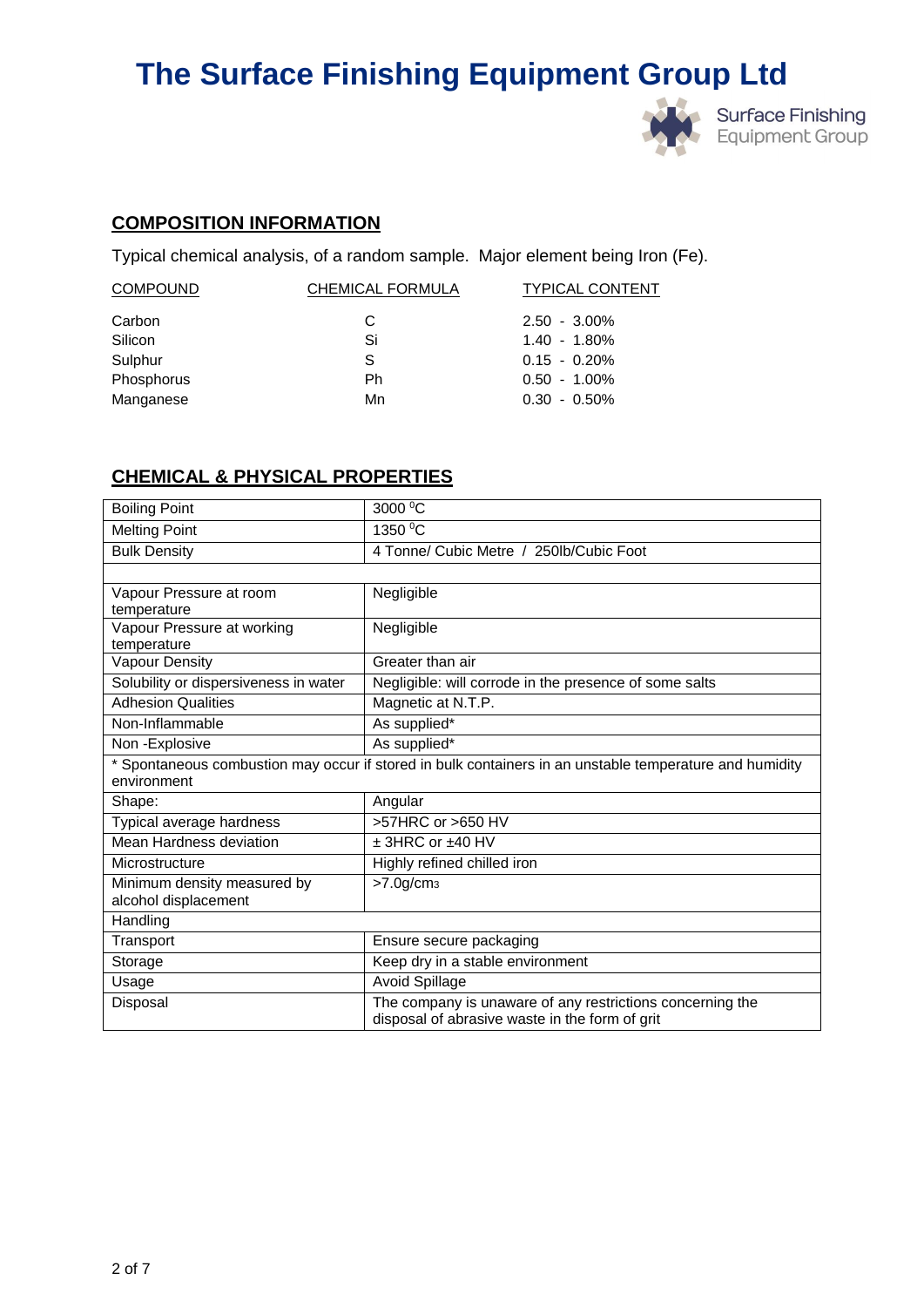

# **HEALTH AND SAFETY DATA SHEET**

# CHILLED IRON

| <b>Product and Reference:</b> | Chilled Iron Abrasive |
|-------------------------------|-----------------------|
| Date of Issue:                | 07/10/2016            |

# **1. IDENTIFICATION OF THE PREPARATION AND COMPANY**

**Company:** The Surface Finishing Equipment Group Ltd **Product Code:** G07, G12, G17, G24, G34 **Intended Use:** Abrasive blasting media **Name and full address:** The Surface Finishing Equipment Group Ltd Comprising : Hogg Blasting & Finishing Equipment Ltd Unit 10 Armstrong Road, Armstrong Industrial Estate, Washington, Tyne & Wear, United Kingdom, NE37 1PR. Tel. (0191) 415 3030 Fax (0191) 415 5345 AND Abraclean Ltd Ann Street, Stockport, Cheshire. SK5 7PP Tel: (0161) 480 8087 Fax: (0161) 480 4424

## **2. COMPOSITION / INFORMATION ON COMPONENTS**

Typical chemical analysis, of a random sample. Major element being Iron (Fe).

| <b>COMPOUND</b> | CHEMICAL FORMULA TYPICAL CONTENT |                 |
|-----------------|----------------------------------|-----------------|
| Carbon          |                                  | $2.50 - 3.00\%$ |
| Silicon         | Si                               | $1.40 - 1.80\%$ |
| Sulphur         | S.                               | $0.15 - 0.20\%$ |
| Phosphorus      | Ph                               | $0.50 - 1.00\%$ |
| Manganese       | Mn                               | $0.30 - 0.50\%$ |

### **3. HAZARD IDENTIFICATION**

| Main Hazards                | Dust from handling operations                         |
|-----------------------------|-------------------------------------------------------|
| Health Effects - Eyes       | Dust may cause slight transient irritation.           |
| Health Effects - Skin       | Repeated or prolonged contact may produce irritation. |
| Health Effects - Ingestion  | None known                                            |
| Health Effects - Inhalation | Exposure to dust may have the following effects:-     |
|                             | irritation of nose, throat and respiratory tract,     |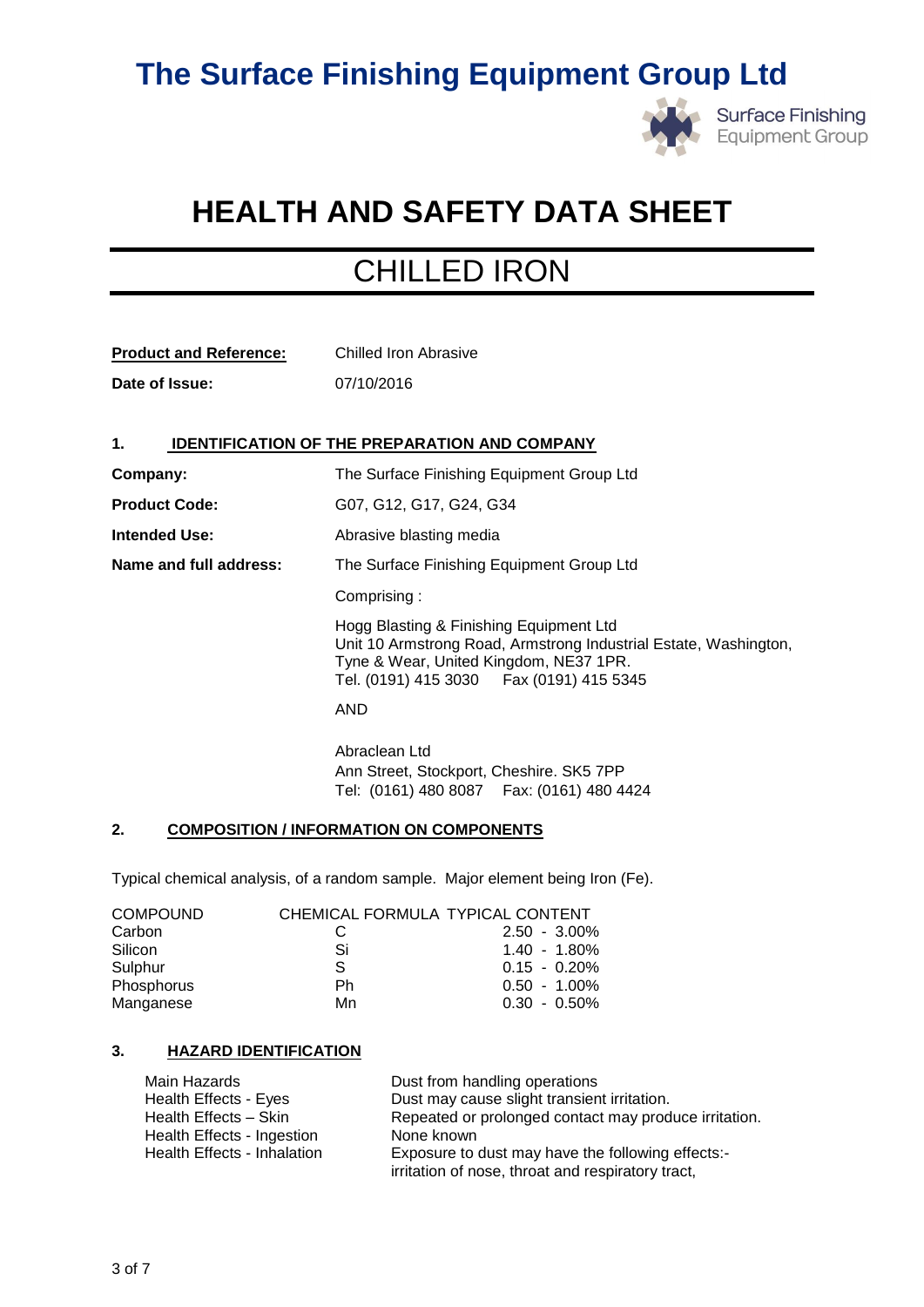

## **4. FIRST AID MEASURES**

#### **General:**

In all cases of doubt, or when symptoms persist, seek medical attention. Never give anything by mouth to an unconscious person.

#### **Inhalation:**

Remove to fresh air, keep the patient warm and at rest. If breathing is irregular or stopped, administer artificial respiration. Give nothing my mouth. If unconscious, place in the recovery position and seek medical advice.

#### **Skin Contact:**

Remove contaminated clothing. Wash skin thoroughly with soap and water or use a proprietary skin cleaner.

#### **Ingestion**:

Mouth rinse and give water to drink.

**Eye:**

Eye wash with plenty of water.

### **5. FIRE FIGHTING MEASURES**

**Extinguishing media:** Water

### **6. ACCIDENTAL RELEASE MEASURES**

#### **Recovery measures:**

Product can be swept up dry or wet. Personnel should use appropriate personal protective equipment particularly if material is in powder form and dry.

### **7. HANDLING AND STORAGE**

**Handling:** Avoid breathing dust and spillage whilst handling.

The Manual Handling Operations Regulations may apply to the handling of bags when carrying out assessments.

#### **Storage:**

The storage and use of this product is not subject to any requirements but it should be kept dry where this is important for further process use.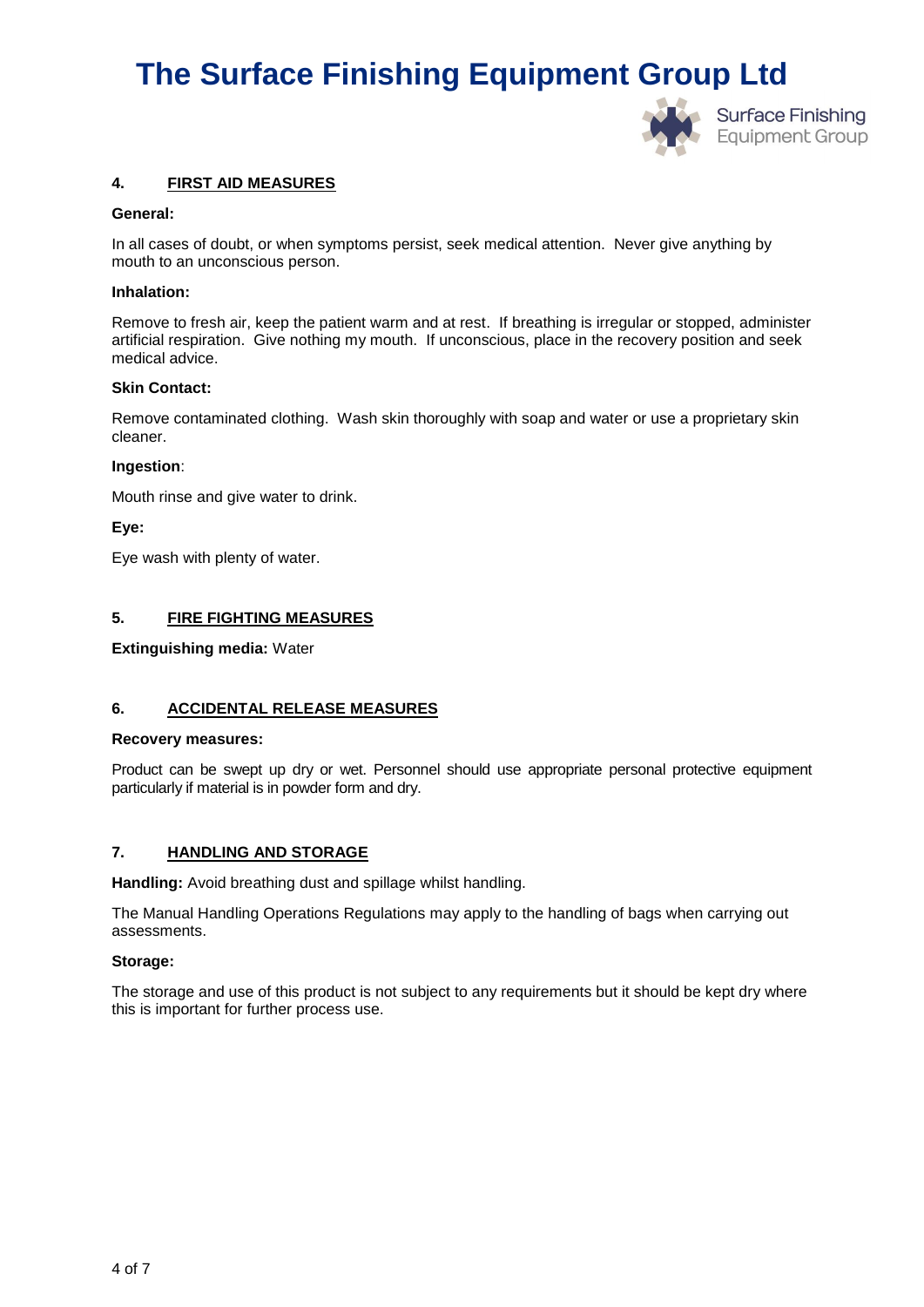

# **8. EXPOSURE CONTROLS /PERSONAL PROTECTION**

#### **General:**

- Persons with a history of asthma, allergies or chronic or recurrent respiratory disease should only be employed in processes in which this product is used under supervision.
- Persons with a history of skin sensitisation problems should only be employed in processes in which this product is used under appropriate medical supervision.

### **Engineering Measures:**

Provide adequate ventilation. Where reasonably practicable this should be achieved by the use of local exhaust ventilation and good general extraction during process use.

## **Occupational Exposure Standards:**

| Total dust         | Less than 10 mg per cubic metre 8h TWA |
|--------------------|----------------------------------------|
| 2. Respirable dust | Less than 4 mg per cubic metre 8h TWA  |

#### **Personal Protection:**

All Personal Protective Equipment, include Respiratory Protective Equipment, used to control exposure to hazardous substances must be selected to meet the requirements of the COSHH Regulations.

#### **Respiratory Protection:**

None except where used in applications that would cause dust, and then appropriate respiratory protection should be used depending on the application.

#### **Hand Protection:**

When skin exposure may occur, advice should be sought from glove suppliers on appropriate types. Barrier creams may help to protect exposed areas of the skin but are not substitutes for full physical protection.

#### **Eye Protection:**

Eye protection designed to protect against exposure which should be an EC approved helmet in blasting operations.

### **Skin Protection:**

Cotton or cotton/synthetic overalls or coveralls are normally suitable. Grossly contaminated clothing should be removed and the skin washed with soap and water or a proprietary skin cleaner.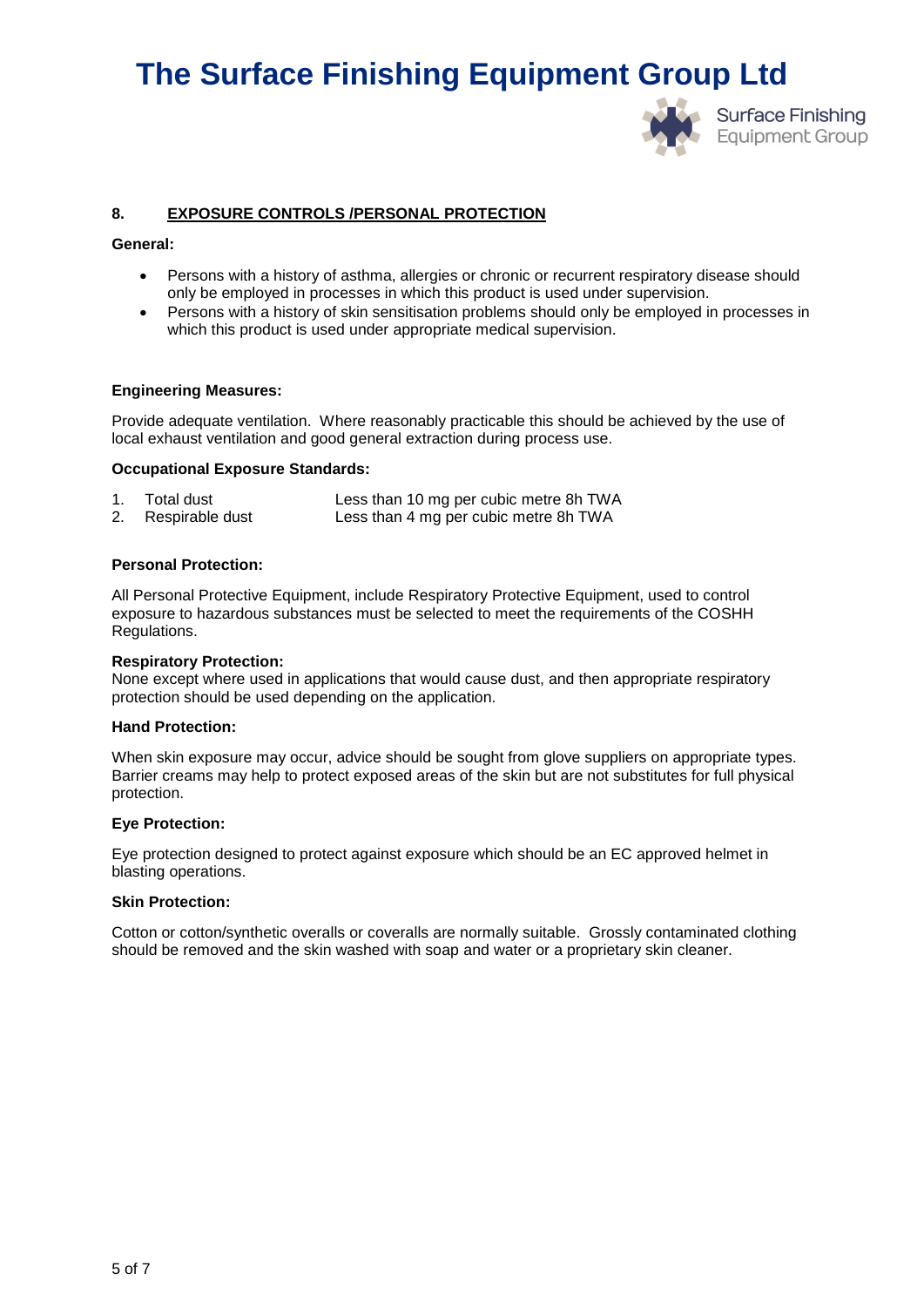

## 9. **PHYSICAL AND CHEMICAL PROPERTIES**

Appearance:

| Physical state: | Metallic particles |
|-----------------|--------------------|
| Colour:         | Grev               |
| Odour:          | None               |
|                 |                    |

Safety relevant data:

Lower explosion limit: Not applicable

Upper explosion limit: Not applicable Specific gravity: 7.0 kg/dm\_ Bulk density: 4500 kg/dm\_ Solubility in water: None; but will corrode

Melting point: 1300 - 1500 degrees C (ferrous particles < 0.5mm can engage in exothermic oxidation) Hardness: Varying, from minimum 41 Rockwell C

## 10. **STABILITY AND REACTIVITY**

Stability Stable under normal conditions

### 11. **TOXICOLOGICAL INFORMATION**

| No relevant studies identified                                                                                               |
|------------------------------------------------------------------------------------------------------------------------------|
| Splashes in the eye may cause irritation and                                                                                 |
| irreversible local damage                                                                                                    |
| Repeated or prolonged contact with the product may<br>lead to skin irritation                                                |
| No relevant studies identified.                                                                                              |
| Appropriate protective measures and good hygiene<br>practices should be followed in order to minimise<br>potential exposure. |
| No relevant studies identified.                                                                                              |
|                                                                                                                              |
| No relevant studies identified                                                                                               |
| Inhalation over long periods of time may constitute a                                                                        |
| health hazard                                                                                                                |
| None                                                                                                                         |
|                                                                                                                              |